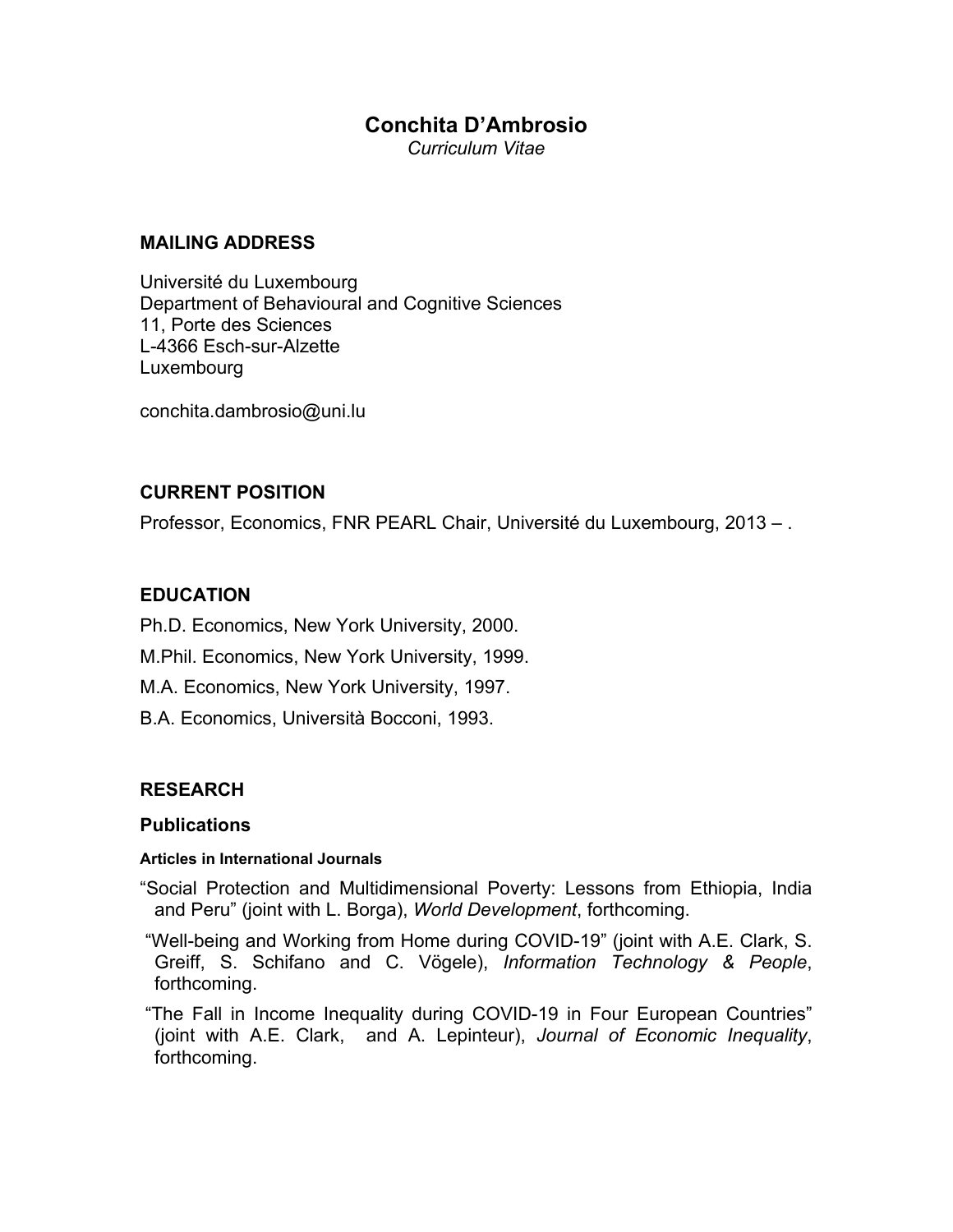- "Extreme Values, Means, and Inequality Measurement" (joint with W. Bossert and K. Kamaga), *Review of Income and Wealth*, forthcoming.
- "Living in the Shadow of the Past: Financial Profiles and Well-Being" (joint with A.E. Clark and R. Zhu), *Scandinavian Journal of Economics*, 123, 910-939, 2021.
- "Income and Wealth Volatility: Evidence from Italy and the U.S. in the Past Two Decades" (joint with G. Menta and E.N. Wolff), *Journal of Economic Inequality*, 19, 293-313, 2021.
- "Job Quality and Workplace Gender Diversity in Europe" (joint with A.E. Clark and R. Zhu), *Journal of Economic Behavior and Organization*, 183, 420-432, 2021.
- "Prenatal Economic Shocks and Birth Outcomes in UK Cohort Data" (joint with A.E. Clark and N. Rohde), *Economics and Human Biology*, 41, 100964, 2021.
- "Childhood Circumstances and Young Adulthood Outcomes: The Role of Mothers' Financial Problems" (joint with A.E. Clark and M. Barazzetta), *Health Economics*, 30, 342-357, 2021.
- "The Measurement of Resilience" (joint with G.B. Asheim, W. Bossert and C. Vögele), *Journal of Economic Theory*, 189, 105104, 2020.
- "Welfare-Based Income Insecurity in the US and Germany: Evidence from Harmonized Panel Data" (joint with N. Rohde, L. Osberg, K.K. Tang and P. Rao), *Journal of Economic Behavior and Organization*, 176, 226-243, 2020.
- "Twin Research in the Post-Genomic Era: Dissecting the Pathophysiological Effects of Adversity and the Social Environment" (joint with J.D. Turner, C. Vögele and M. Diewald), *International Journal of Molecular Sciences*, 21, 3142, 2020.
- "Money and Happiness: Income, Wealth and Subjective Well-being" (joint with A. Lepinteur and M. Jäntti), *Social Indicators Research*, 148, 47-66, 2020.
- "Losing Ground in the Income Hierarchy: Relative Deprivation Revisited" (joint with W. Bossert), *Journal of Economic Inequality*, 18, 1-12, 2020.
- "Pro-Poorness Orderings" (joint with S.R. Chakravarty and N. Chattopadhyay), *Review of Income and Wealth*, 65, 785-803, 2019.
- "Crime Victimization Over Time and Sleep Quality" (joint with A.E. Clark and R. Zhu), *Social Science and Medicine: Population Health*, 7, 100401, 2019.
- "Living Conditions and Basic Needs: Evidence from African Countries" (joint with A.E. Clark), *South African Journal of Economics*, 87, 91-109, 2019.
- "A Head-count Measure of Rank Mobility and Its Directional Decomposition" (joint with W. Bossert and B. Can), *Economica*, 85, 793-807, 2018.
- "Unfairness at Work: Well-Being and Quits" (joint with A.E. Clark and M. Barazzetta), *Labour Economics*, 51, 307-316, 2018.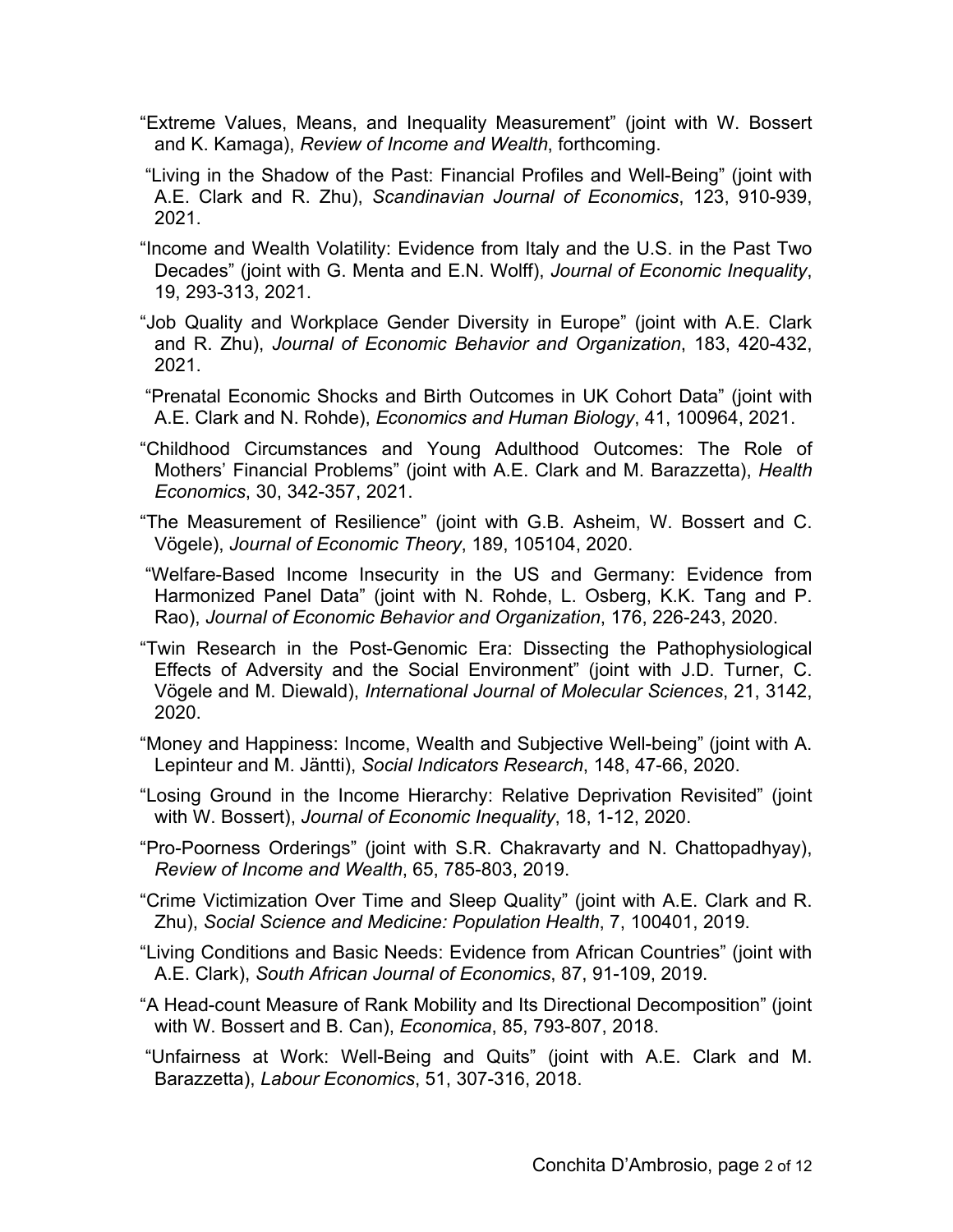- "On a Family of Achievement and Shortfall Inequality Indices" (joint with S.R. Chakravarty and N. Chattopadhyay), *Health Economics*, 25, 1503-1513, 2016.
- "Estimating the Mental Health Effects of Social Isolation" (joint with N. Rohde, K.K. Tang and P. Rao), *Applied Research in Quality of Life*, 11, 853-869, 2016.
- "Adaptation to Poverty in Long-Run Panel Data" (joint with A.E. Clark and S. Ghislandi), *Review of Economics and Statistics*, 98, 591-600, 2016.
- "Measuring Rank Mobility with Variable Population Size" (joint with W. Bossert and B. Can), *Social Choice and Welfare*, 46, 917-931, 2016.
- "Poverty Profiles and Well-Being: Panel Evidence from Germany" (joint with A.E. Clark and S. Ghislandi), *Research on Economic Inequality*, 23, 1-22, 2015.
- "Measuring Social Polarization with Ordinal and Categorical Data" (joint with I. Permanyer), *Journal of Public Economic Theory*, 17, 311-327, 2015.
- "The Distribution of Economic Insecurity: Italy and the USA over the Great Recession" (joint with N. Rohde), *Review of Income and Wealth*, 60, S33-S52, 2014.
- "Richness Orderings" (joint with A. Bose and S.R. Chakravarty), *Journal of Economic Inequality*, 12, 5-22, 2014.
- "Proximity-Sensitive Individual Deprivation Measures" (joint with W. Bossert), *Economics Letters*, 122, 125-128, 2014.
- "An Axiomatic Approach to the Measurement of Poverty Reduction Failure" (joint with S.R. Chakravarty), *Economic Modelling*, 35, 874-880, 2013.
- "Measuring Economic Insecurity" (joint with W. Bossert), *International Economic Review*, 54, 1017-1030, 2013.
- "Multidimensional Poverty and Material Deprivation with Discrete Data" (joint with W. Bossert and S.R. Chakravarty), *Review of Income and Wealth*, 59, 29-43, 2013.
- "Economic Insecurity and Individual Well-Being", *Keio Economic Studies*, 48, 127-129, 2012.
- "Poverty and Time" (joint with W. Bossert and S.R. Chakravarty), *Journal of Economic Inequality*, 10, 145-162, 2012.
- "Individual Well-Being in a Dynamic Perspective" (joint with J.R. Frick), *Economica*, 79, 284-302, 2012.
- "Deprivation, Social Exclusion and Subjective Well-Being" (joint with L. Bellani), *Social Indicators Research*, 104, 67-86, 2011.
- "A Generalized Index of Fractionalization" (joint with W. Bossert and E. La Ferrara), *Economica*, 78, 723-750, 2011.
- "Multidimensional Approaches to Poverty Measurement: An Empirical Analysis of Poverty in Belgium, France, Germany, Italy and Spain, based on the European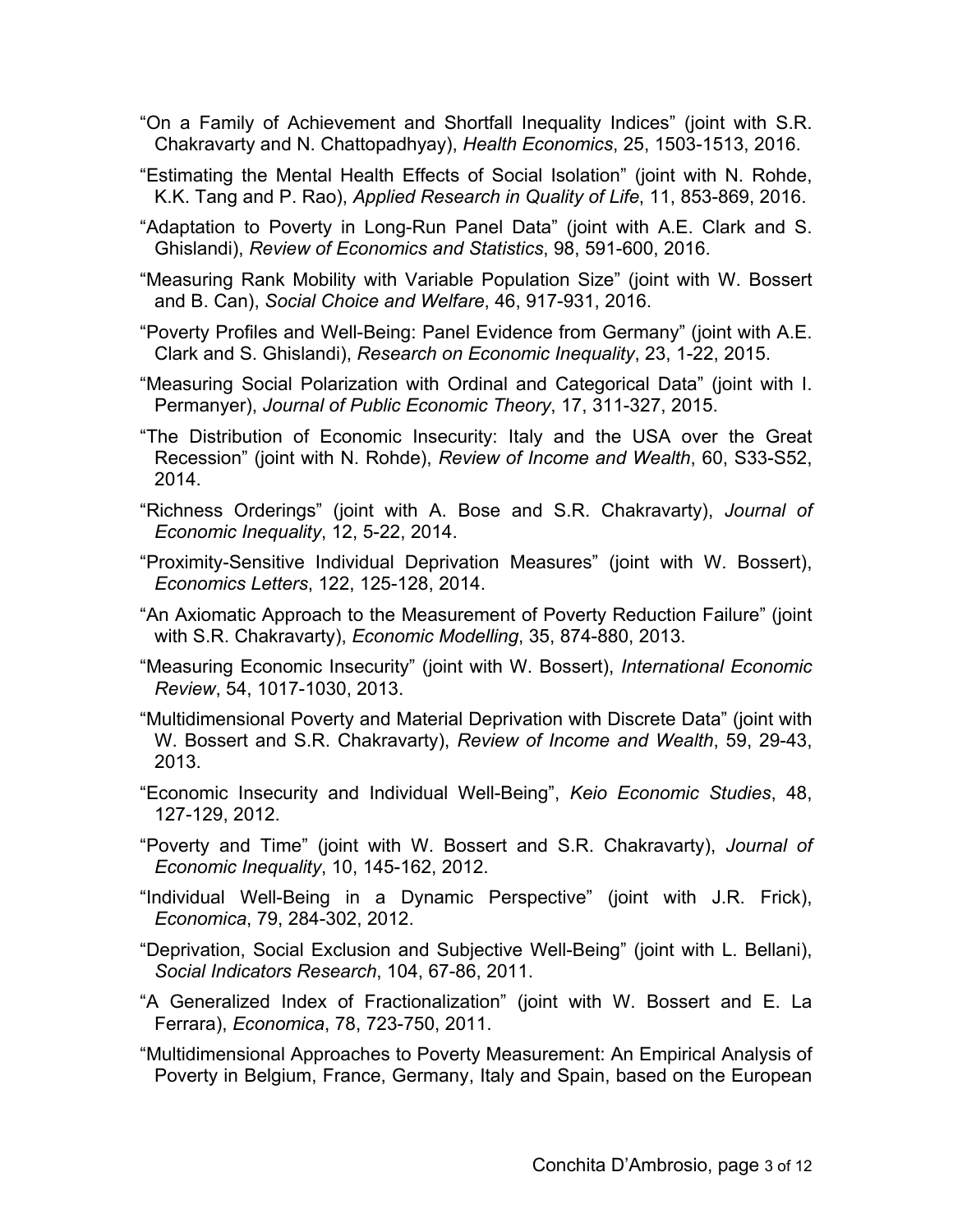Panel" (joint with J. Deutsch and J. Silber), *Applied Economics*, 43, 951-962, 2011.

- "Polarization Orderings of Income Distributions" (joint with S.R. Chakravarty), *Review of Income and Wealth*, 56, 47-64, 2010.
- "Generalized Gini Occupational Segregation Indices" (joint with S.R. Chakravarty and J. Silber), *Research on Economic Inequality*, 17, 71-95, 2009.
- "Satisfaction with Life and Economic Well-Being: Evidence from Germany" (joint with J.R. Frick and M. Jäntti), *Schmollers Jahrbuch*, 129, 283-295, 2009.
- "Deprivation in the São Paulo Districts: Evidence from 2000" (joint with R. Imanishi Rodrigues), *World Development*, 36, 1094-1112, 2008.
- "Deprivation and Social Exclusion" (joint with W. Bossert and V. Peragine), *Economica*, 74, 777-803, 2007.
- "Income Satisfaction and Relative Deprivation: An Empirical Link" (joint with J.R. Frick), *Social Indicators Research*, 81, 497-519, 2007.
- "Dynamic Measures of Individual Deprivation" (joint with W. Bossert), *Social Choice and Welfare*, 28, 77-88, 2007.
- "The Measurement of Social Exclusion" (joint with S.R. Chakravarty), *Review of Income and Wealth*, 52, 377-398, 2006.
- "Reference Groups and Individual Deprivation" (joint with W. Bossert), *Economics Letters*, 90, 421-426, 2006.
- "Income Distribution and Social Exclusion. Evidence from Italy and Spain in the 1990s" (joint with C. Gradin), *Journal of Comparative Family Studies*, 479-495, 2003*.*
- "Social Distance between Workers: an Application to Italian Geographic Areas", *Economics of Transition*, 9, 463-486, 2001.

"Household Characteristics and the Distribution of Income in Italy: an Application of Social Distance Measures", *Review of Income and Wealth*, 47, 43-64, 2001.

#### **Articles in Italian Journals**

- "Region of Residence and Equality of Opportunity in Health: a Note on the Italian Case" (joint with Chiara Gigliarano), *Rivista Italiana degli Economisti*, 18, 65-86, 2013.
- "Material Deprivation: an Application to Italian Regions" (joint with G. Giuliano and S. Tenaglia), *Politica Economica*, 15, 349-368, 2009.
- "La disuguaglianza interregionale nell'Unione Europea" (joint with E. Croci Angelini and F. Farina), *Diritto ed Economia dello Stato Sociale*, 2, 31-57, 2001.

## **Chapters in Books**

"Economic inequality and subjective wellbeing across the world" (joint with A.E. Clark), in *Inequality in the Developing World*, edited by C. Gradin, M. Leibbrandt and F. Tarp, Oxford University Press, 233-256, 2021.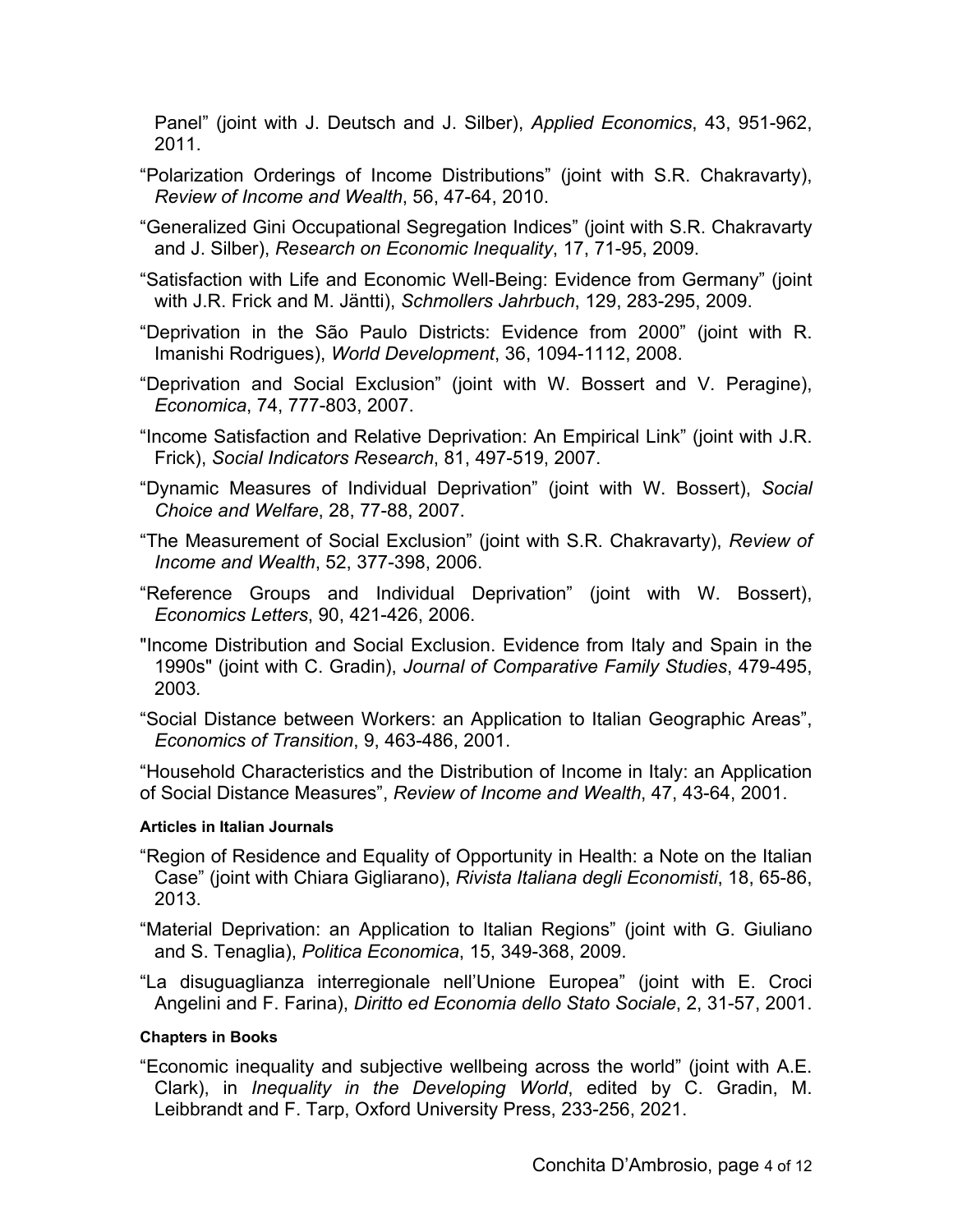- "Intertemporal material deprivation: a proposal and an application to EU countries" (joint with W. Bossert), in *Deprivation, Inequality and Polarization: Essays in Honour of Satya Ranjan Chakravarty*, edited by I. Dasgupta and M. Mitra, Springer, 15-36, 2019.
- "An Overview of Intertemporal Measures of Individual Well-Being: Can They Explain Life Satisfaction Better?" in *Advances in Happiness Research: A Comparative Perspective*, edited by T. Tachibanaki, Springer, 39-54, 2016.
- "Health Insurance: Economic and Risk Aspects" (joint with S. Ghislandi) in *International Encyclopedia of Social and Behavioral Sciences, Second Edition*, edited by J.D. Wright, Elsevier, 640-645, 2015.
- "Attitudes to Income Inequality: Experimental and Survey Evidence" (joint with A.E. Clark), in *Handbook of Income Distribution,* Volume 2A, edited by A.B. Atkinson and F. Bourguignon, North-Holland, 1147-1208, 2015.
- "Deprivation and Social Exclusion in Europe" (joint with L. Bellani), in *Encyclopedia of Quality of Life and Well-Being Research*, edited by A.C. Michalos, Springer, 1575-1578, 2014.
- "Intertemporal Material Deprivation" (joint with W. Bossert, L. Ceriani and S.R. Chakravarty), *Poverty and Social Exclusion*, edited by G. Betti and A. Lemmi, Routledge, 128-142, 2014.
- "A Family of Unit Consistent Multidimensional Poverty Indices" (joint with S.R. Chakravarty), in *Poverty and Social Exclusion Around the Mediterranean Sea*, edited by F. Bresson and V. Berenger, Springer, 75-88, 2013.
- "The Distribution of Wealth in the United States from 1983 to 2004: Inequality and Polarization" (joint with D. Fiaschi and E.N. Wolff), in *Economics of Wealth in the 21st Century*, edited by J.N. Gonzalez, Nova Science Publishers, 121- 144, 2011.
- "A Survey on Income Deprivation" in *The Measurement of Individual Well-Being and Group Inequalities: Essays in Memory of Z.M. Berrebi*, edited by J. Silber, Routledge, 11-23, 2010.
- "Is Wealth Becoming More Polarized in the United States?" (joint with E.N. Wolff), in *International Perspectives on Household Wealth*, edited by E.N. Wolff, Elgar Publishing Ltd., 394-440, 2006.
- "Reddito, distribuzione del" (joint with E.N. Wolff), in *Enciclopedia del Novecento, Supplemento III*, Istituto della Enciclopedia Italiana Treccani, Roma, 396-408, 2004.
- "Polarización intergeneracional y exclusión social de los niños en España e Italia" (joint with C. Gradin), in *Desigualdad, redistribucion y bienestar: una aproximacion a partir de la microsimulacion,* edited by J.M. Labeaga and M. Mercader-Prats, Instituto de Estudios Fiscales, Ministerio de Hacienda, Madrid, 97-129, 2001.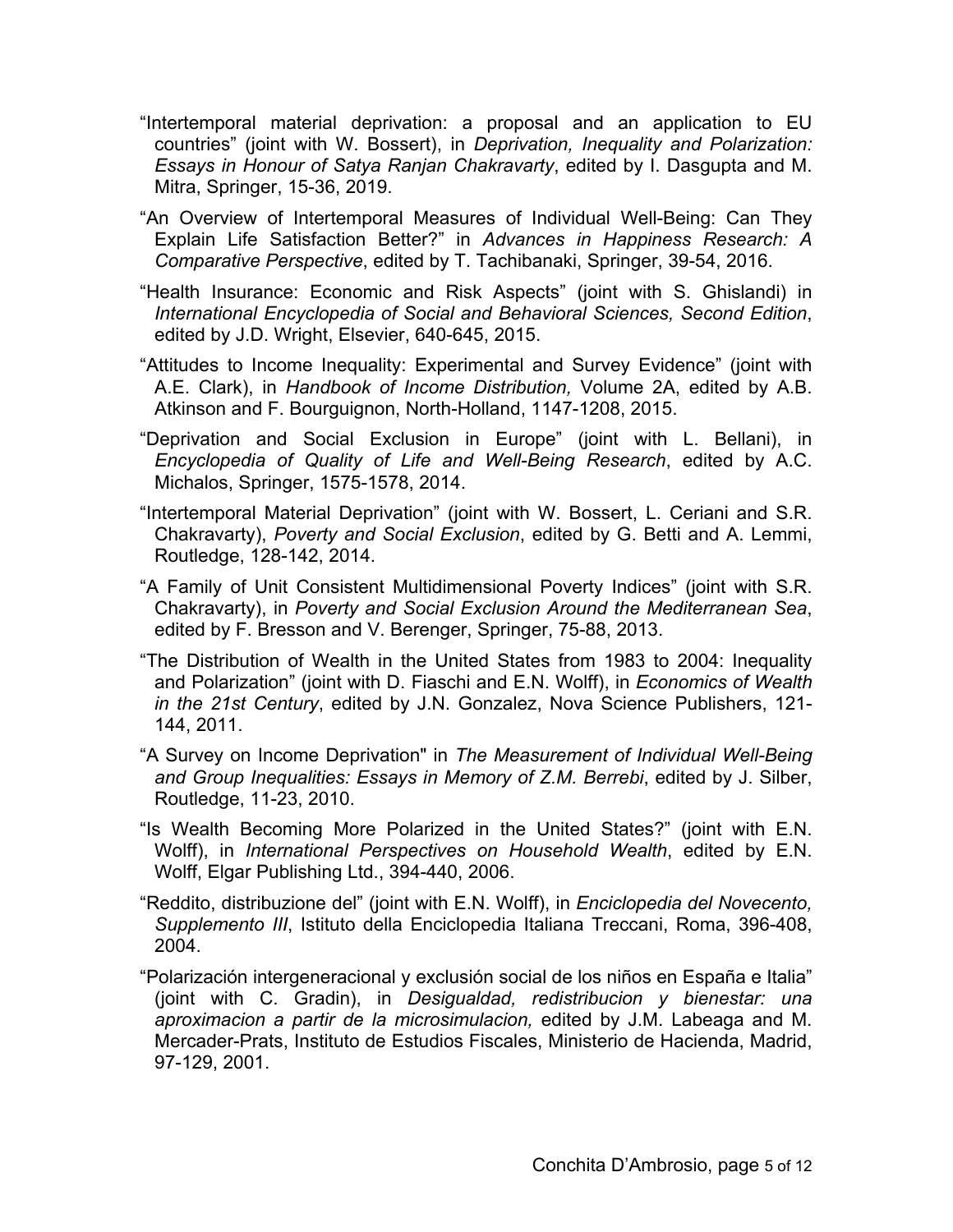"Social Exclusion in EU Member-States: A Comparison of Two Alternative Approaches" (joint with F. Papadopoulos and P. Tsakloglou), in *Rapporto sulla Distribuzione e Redistribuzione del Reddito in Europa*, CNEL, Roma, 2002.

"La distribuzione dei salari in Italia: una applicazione empirica" in *Rapporto sulle Retribuzioni e il Costo del Lavoro*, CNEL, Roma, 2000.

#### **Book Reviews**

- "An Economic Theory of Greed, Love, Groups, and Networks" by P. Frijters with G. Foster, in *Journal of Behavioral and Experimental Economics*, 52, 21-22, 2014.
- "The EU and Social Inclusion. Facing the Challenges" by E. Marlier, A.B. Atkinson, B. Cantillon and B. Nolan, in *Journal of Economic Inequality*, 7, 329- 331, 2009.
- "Inequalities: Theory, Experiments and Applications" by Moyes, P., C. Seidl and A. Shorrocks (eds) (joint with P. Muliere), in *Journal of Economics*/Zeitschrift für Nationalökonomie, XI, 173-178, 2003.
- "How Much Should the Government Spend? A review of V. Tanzi and L. Schuknecht *Public Spending in the 20<sup>th</sup> Century*, Cambridge University Press, Cambridge, 2000 and Y-K. Ng *Efficiency, Equality and Public Policy with a Case for Higher Public Spending*, St. Martin's Press, Inc., New York, 2000", *Review of Income and Wealth*, 47, 399-404, 2001

# **PROFESSIONAL SERVICE AND AFFILIATIONS**

- Member of the Scientific Council of the Institute for Advanced Studies, University of Luxembourg, 2020 – .
- Member of the Scientific Council of the Institut National de la Statistique et des Etudes Economiques du Grand-Duché de Luxembourg, 2019 – .
- Member of the Scientific Council of the Fondazione Luigi Einaudi, 2019 -.

Research Fellow, DIW Berlin, 2015 – .

- Council member of the Society for the Study of Economic Inequality, 2005  $2007, 2015 - .$
- Research Professor, National Institute for Labour Studies, Flinders University,  $2014 - 2015$ .
- Associate, Wellbeing Programme, CEP, London School of Economics, 2014 2015.

External Advisory Board Member, InstEAD, University of Sheffield, 2014 – .

Luxembourg Income Study Senior Scholar, 2013 – .

Fellow, Dondena Centre on Social Dynamics and Public Policy, Università Bocconi, 2013 –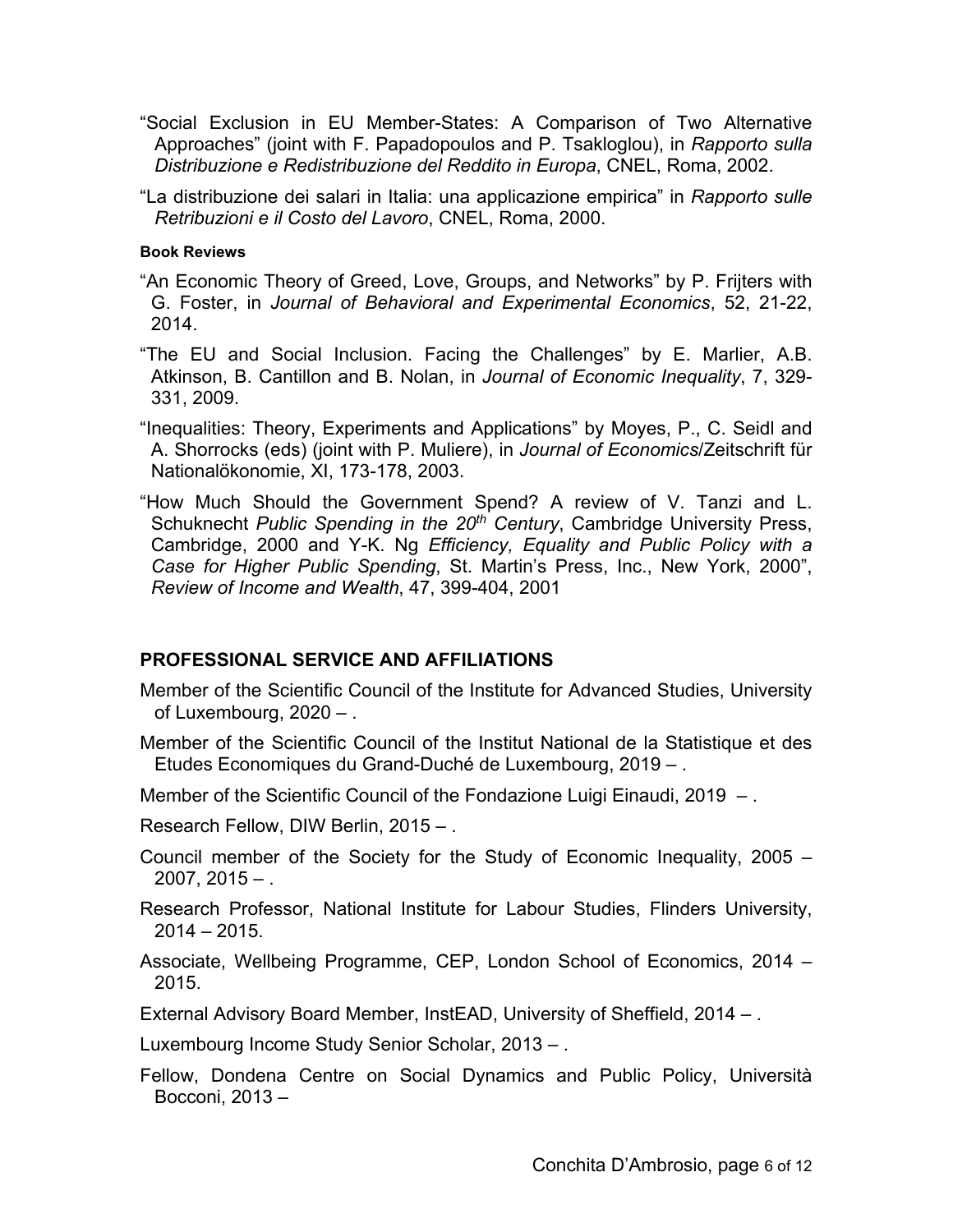Visiting Professor, Faculty of Social Sciences, KU Leuven, 2013 – 2015.

Council Member of the Society for Economic Measurement, 2013 – 2014.

- Member of the Italian Statistical Institute "Commissione scientifica per la misura del benessere",  $2011 - 1$
- Member of the Eurostat Task Force for the development of the 2013 EU-SILC ad hoc module on well-being, 2010.
- Research Associate, OPHI research group at the Oxford Department of International Development, 2009 – 2011.
- Member of the World Health Organization Scientific Resource Group (SRG) on Equity Analysis and Research, 2009 – 2011.
- Permanent Visiting Fellow, Department of the German Socio-Economic Panel Study, DIW Berlin, 2002 – 2014.

Fellow, Econpubblica, Università Bocconi, 1998 – 2013.

Treasurer of the Society for the Study of Economic Inequality, 2007 – 2009.

IRISS at CEPS/INSTEAD External Panel Evaluation Member, 2001 – 2009.

# **OTHER ACADEMIC ACTIVITIES**

# **Editorial Responsibilities**

Editor, *Review of Income and Wealth*, 2008 – .

Member of the Editorial Board, *International Review of Economics*, 2016 – .

Member of the Editorial Board, *Journal of Economic Inequality*, 2013 – .

- Editor of the *Handbook of Research on Economic and Social Well-Being*, Edward Elgar, 2018.
- Member of the Editorial Advisory Board of Economic Studies in Inequality, Social Exclusion and Well-Being, Springer.

Member of the Editorial Board, *Review of Income and Wealth*, 2001 – 2008.

- Guest Editor of *Schmollers Jahrbuch*, for proceedings of the SOEP 2004 conference, 2005.
- Guest Editor of *Journal of Economic Inequality*, for the special issue "Income Distribution and Welfare", 2005.

# **Refereeing for Journals**

American Political Science Review, Applied Economics, B.E. Journal of Economic Analysis & Policy, B.E. Journal of Theoretical Economics, BMC Public Health, Cambridge Elements, Cogent Psychology, Cross-Cultural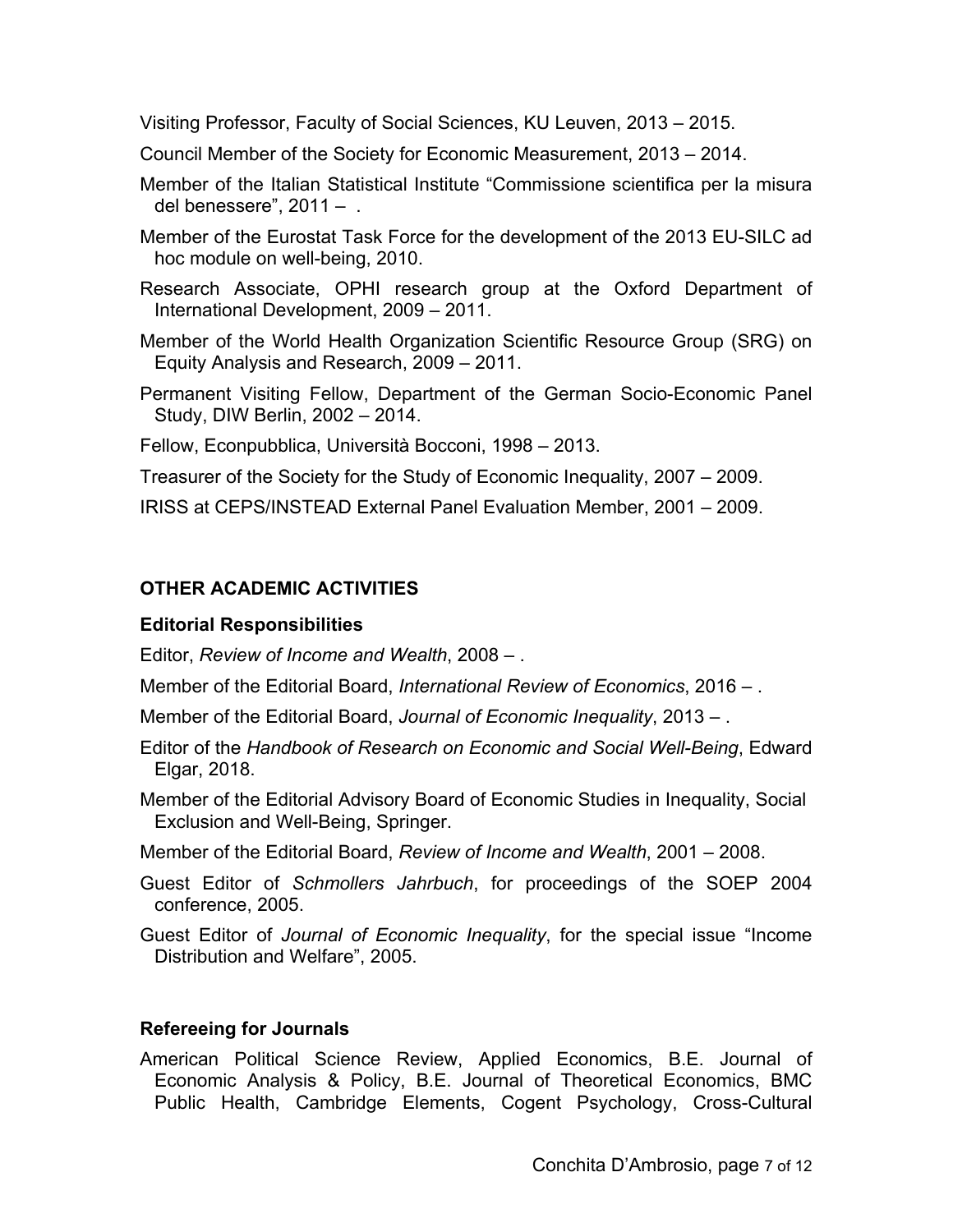Research, Econometrica, Economia Politica, Economic Journal, Economic Systems, Economic Theory, Economica, Economics, Economics and Human Biology, Economics Bullettin, Economics Letters, Economics of Education Review, Empirical Economics, European Economic Review, European Journal of Health Psychology, European Societies, European Union Politics, Hacienda Pública Española/Review of Public Economics, International Journal of Obesity, International Review of Economics, Journal of Applied Econometrics, Journal of Comparative Economics, Journal of Development Economics, Journal of Development Studies, Journal of Economic Behavior and Organization, Journal of Economic Inequality, Journal of Economic Interaction and Coordination, Journal of the European Economic Association, Journal of Economic Growth, Journal of Economic Psychology, Journal of Economic Studies, Journal of European Social Policy, Journal of Evolutionary Economics, Journal of Happiness Studies, Journal of Human Development and Capabilities, Journal of Policy Analysis and Management, Journal of Population Economics, Journal of Public Economics, Journal of the Royal Statistical Society, Journal of Social Policy, Labour, Labour Economics, Metron, Oxford Bulletin of Economics and Statistics, Oxford Development Studies, Oxford Economic Papers, Review of Development Economics, Review of Economics of the Household, Review of Economic Studies, Review of Income and Wealth, Rivista Italiana degli Economisti, Scottish Journal of Political Economy, Social Choice and Welfare, Social Indicators Research, Socio-Economic Review, Social Science & Medicine, World Development.

## **Refereeing for Publishers**

Cambridge University Press, Oxford University Press, Routledge, Springer.

## **Refereeing for Grant-Awarding Agencies**

Agence Nationale de la Recherche (France), Austrian Science Fund, Czech Science Foundation, European Research Council, FWO Research Foundation (Belgium), Fund for Scientific Research-FNRS (Belgium), Israel Science Foundation, Italian Ministry of Education and Research (Progetti di Ricerca di Interesse Nazionale), Luxembourg National Research Fund, Nuffield Foundation (UK), Riksbankens Jubileumsfond (Sweden), Social Sciences and Humanities Research Council of Canada, Swedish Research Council for Health, UK Research and Innovation, Working life and Welfare, WKN Scientific Commission of Lower Saxony (Germany).

## **Organization of Conferences and International Workshops**

October Days for Sustainable Development, 6<sup>th</sup> Edition, Luxembourg, October 2020.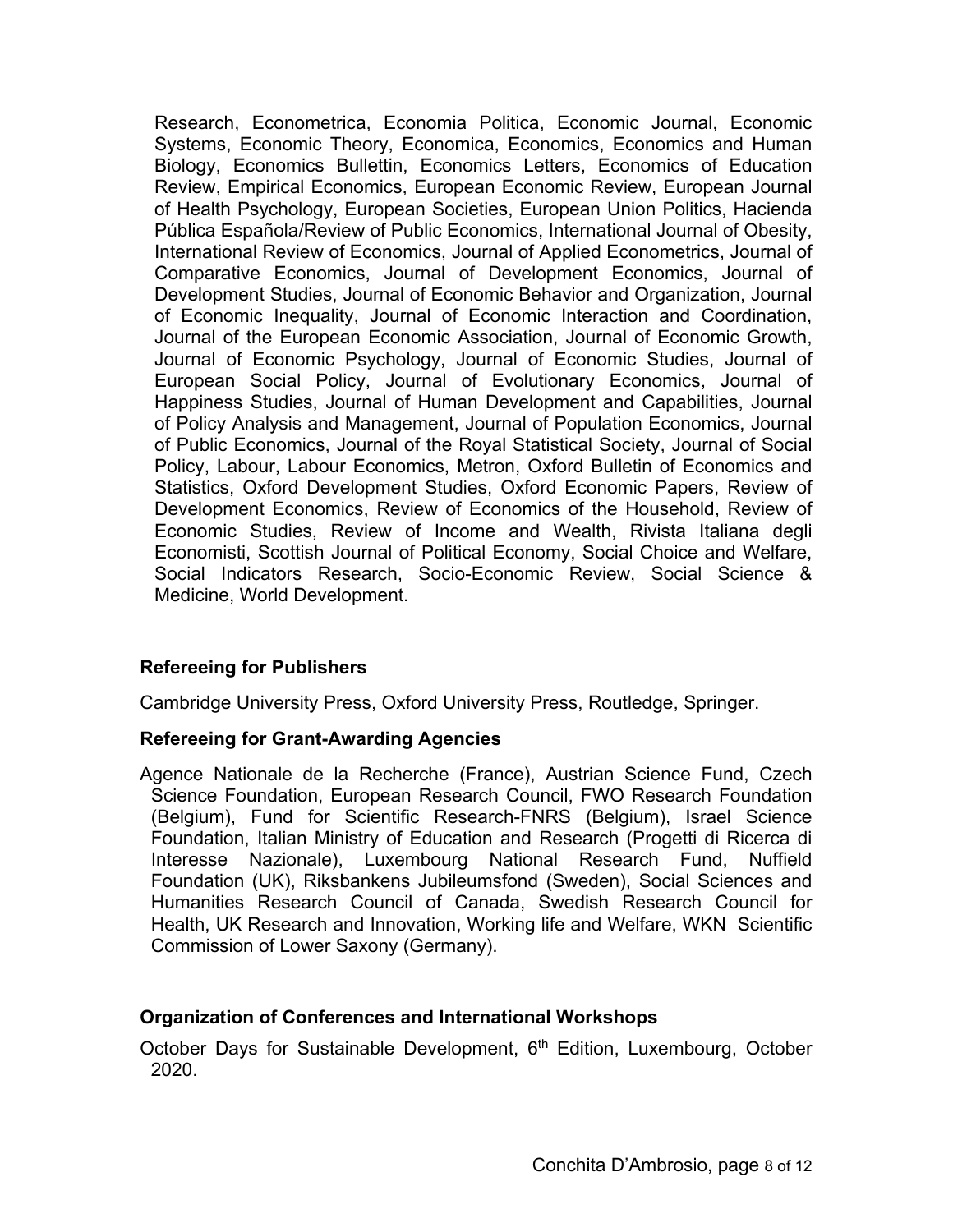"The Distributional Impact of Social Protection", International Workshop, Addis Ababa, February 2020.

Forth Dondena Workshop on Public Policy, Milan, December 2019.

October Days for Sustainable Development, 5<sup>th</sup> Edition, Luxembourg, October 2019.

October Days for Sustainable Development,  $4<sup>th</sup>$  Edition, Luxembourg, October 2018.

October Days for Sustainable Development, 3<sup>rd</sup> Edition, Luxembourg, October 2017.

October Days for Sustainable Development, 2<sup>nd</sup> Edition, Luxembourg, October 2016.

October Days for Sustainable Development, 1<sup>st</sup> Edition, Luxembourg, October 2015.

Sixth Meeting of the Society for the Study of Economic Inequality, Luxembourg, July 2015.

 "La multidimensionalità della povertà: come la ricerca può supportare le politiche di inclusione", Conference organized by ISFOL, Roma, May 2012.

IARIW-OECD Conference on Economic Insecurity: Measurement, Causes and Policy Implications, Paris, November 2011.

XXIV International Conference of Osservatorio Giordano Dell'Amore "Economic and Social Inequalities: Causes, Implications and Remedies", Milano, October 2011.

"La qualità della vita dal PIL al BES", Workshop organized by Osservatorio Giordano Dell'Amore e ISTAT, Milano, June 2011.

Second Meeting of the Society for the Study of Economic Inequality, Berlin, July 2007.

International Workshop: "Income Distribution and Welfare", The Centennial, Università Bocconi, Milano, May, 2002.

# **Conference and Workshop Presentations since 2010**

37<sup>th</sup> Symposium on Money, Banking and Finance, Banque de France, June 2021 (Invited Presentation).

OECD Centre on Well-being, Inclusion, Sustainability and Equal Opportunity (WISE), Webinar Series on COVID-19 and Inequality, April 2021 (Invited Presentation).

United Nations Virtual Expert Group Meeting "Navigating an Insecure Future", December 2020 (Invited Presentation).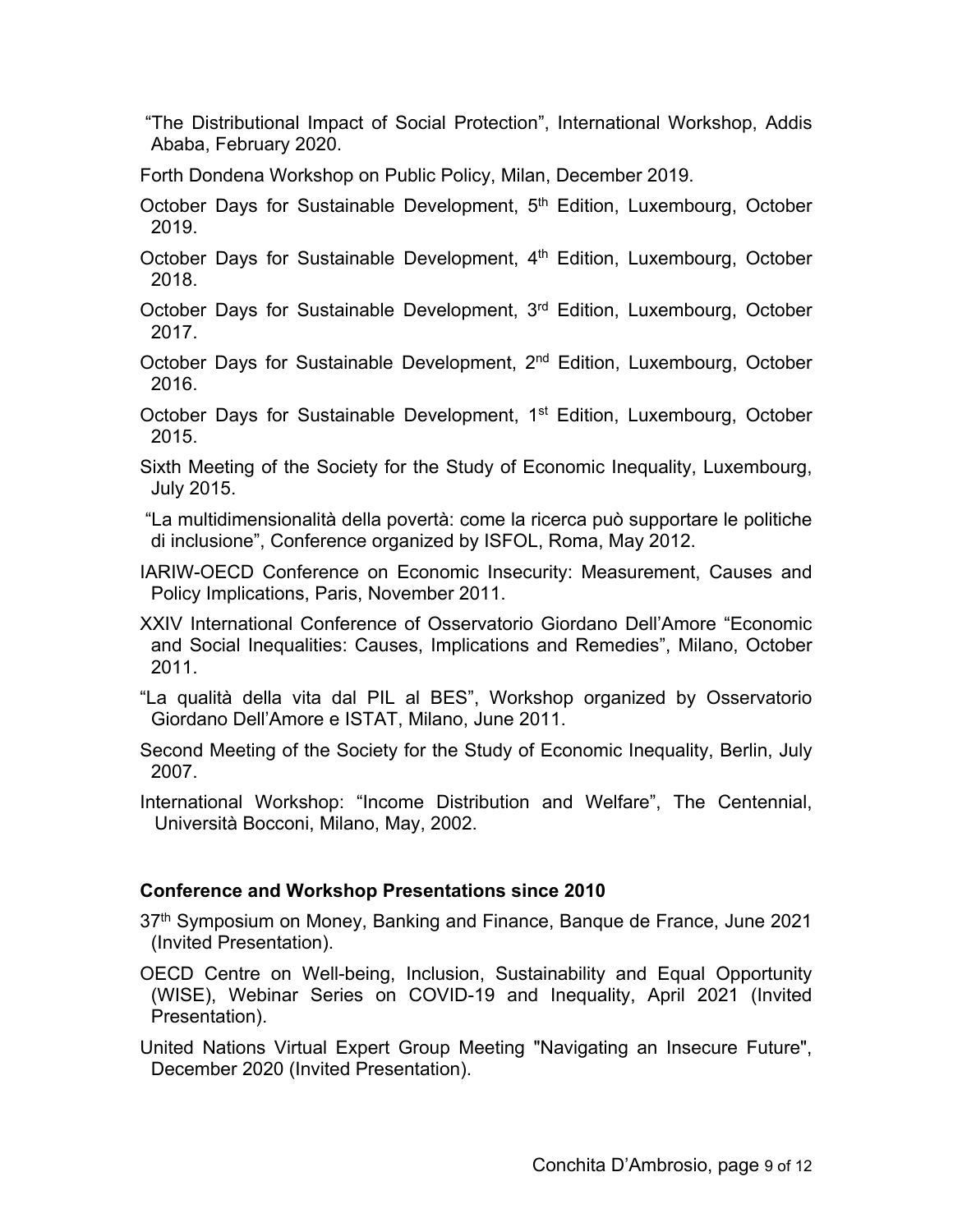- INRAE Online Workshop on Heterogeneity and Inequalities, November 2020 (Invited Presentation).
- The Distributional Impact of Social Protection, International Workshop, Addis Ababa University, February 2020.
- Wittgenstein Centre Conference on Demographic Aspects of Human Wellbeing, Vienna, November 2019.
- 17th Annual Conference of the International Society for Quality-of-Life Studies (ISQOLS), Granada, September 2019.

Nordic Health Economic Study Group, Reykjavik, August 2019.

- 8th Meeting of the Society for the Study of Economic Inequality, Paris, July 2019.
- International Association for Research in Income and Wealth, 35th General Conference, Copenhagen, August 2018.
- 13th International German Socio-Economic Panel User Conference, Berlin, July 2018.
- Inequalities and Preferences for Redistribution, Doshisha University International Workshop, Kyoto, July 2018 (Invited Presentation).
- 49th Scientific meeting of the Italian Statistical Society, Palermo, June 2018.
- Inequality and Inclusive Growth, 2017 RIEM-IDDPRP Workshop, Chengdu, September 2017 (Invited Presentation).
- 7th Meeting of the Society for the Study of Economic Inequality, New York, July 2017.
- 102nd Conference of the Directors General of the National Statistical Institutes, Vienna, September 2016 (Invited Presentation).
- International Association for Research in Income and Wealth, 34rd General Conference, Dresden, August 2016.
- 16th International Meeting of the Association for Public Economic Theory, Rio de Janeiro, July 2016.
- 13th International Meeting of the Society for Social Choice and Welfare, Lund, July 2016.
- 6th Meeting of the Society for the Study of Economic Inequality, Luxembourg, July 2015.
- Società Italiana di Economia Demografia e Statistica, 52nd Annual Meeting, Ancona, May 2015 (Invited Presentation).
- International Association for Research in Income and Wealth, 33rd General Conference, Rotterdam, August 2014.
- 14th International Meeting of the Association for Public Economic Theory, Seattle, July 2014.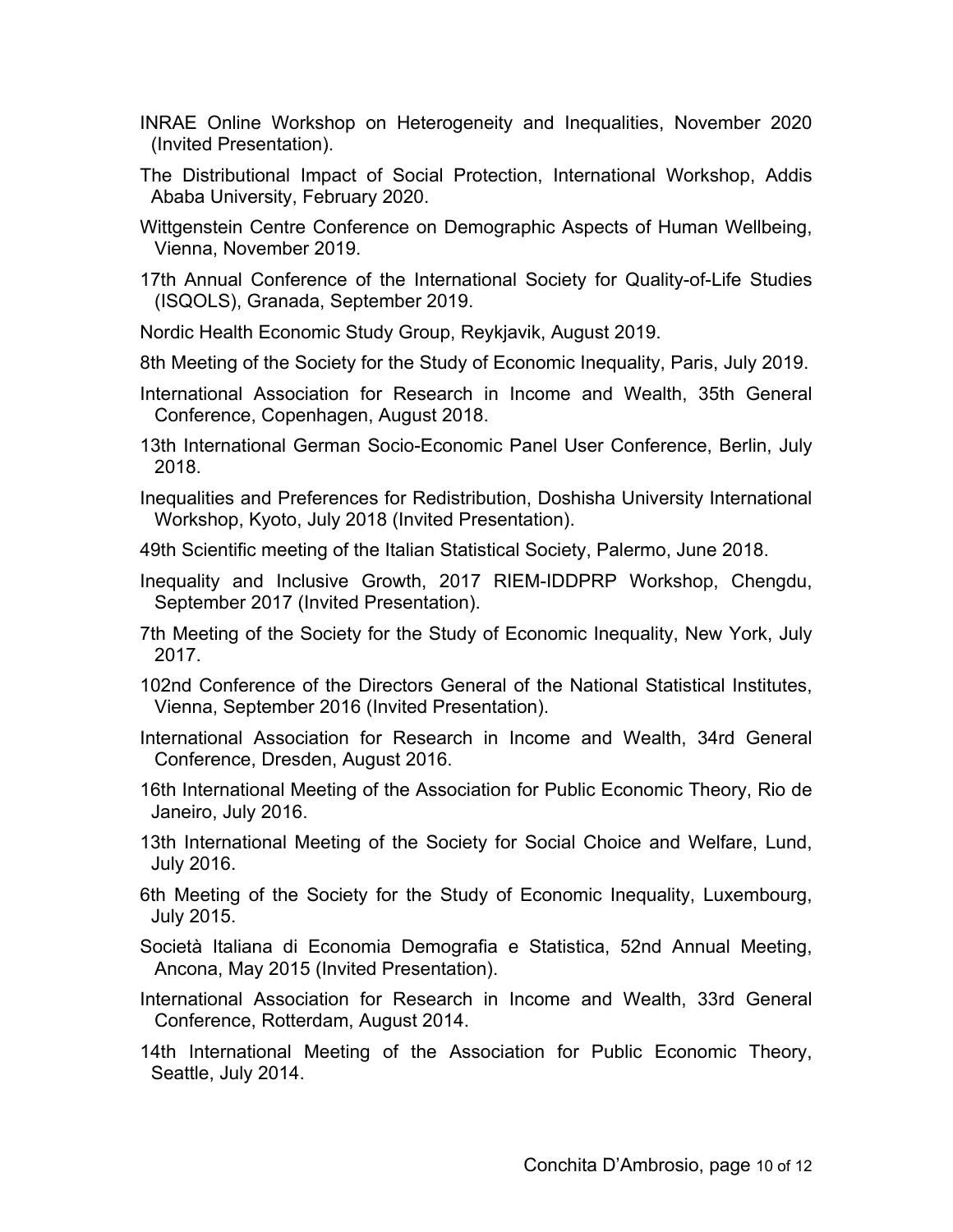- 12th International Meeting of the Society for Social Choice and Welfare, Boston, July 2014.
- Bremen International Graduate School of Social Sciences Conference, Bremen, June 2014 (Invited Presentation).
- Società Italiana di Economia Pubblica, Pavia, September 2013.

30 Years of German SOEP: Anniversary Colloquium on Happiness Research, Berlin, September 2013 (Invited Presentation).

- 5th Meeting of the Society for the Study of Economic Inequality, Bari, July 2013.
- Workshop on Economic Development and Inequality Issues, Griffith University, Brisbane, July 2013 (Invited Presentation).
- International Association for Research in Income and Wealth, 32nd General Conference, Boston, August 2012.
- Workshop on Equity and Poverty, Universidad Pablo de Olavide, Sevilla, April 2012 (Invited Presentation).
- Political Economy of Institutions and Expectations, Keio Economic Society, Tokyo, January 2012 (Invited Presentation).
- IARIW-OECD Conference on Economic Insecurity: Measurement, Causes and Policy Implications, Paris, November 2011.
- UNU-WIDER Conference on Poverty and Behavioural Economics, Helsinki, September 2011 (Invited Presentation).
- International Health Economics Association, 8th World Congress, Toronto, July 2011.
- 4th Meeting of the Society for the Study of Economic Inequality, Catania, July 2011.
- Decision: Theory, Experiments and Applications, Paris, June 2011.
- Società Italiana degli Economisti, Catania, October 2010.
- International Association for Research in Income and Wealth, 31th General Conference, St.Gallen, August 2010.
- 10th International Meeting of the Society for Social Choice and Welfare, Moscow, July 2010.
- OPHI Workshop on Multidimensional Poverty and Inequality: New Methods and Research Directions, Oxford, June 2010.
- Health, Happiness and Inequality, Darmstadt, June 2010 (Invited Presentation).
- Meditación Multidimensional de la Probeza en América Latina, Workshop organized by ECLAC, OPHI, Gobierno de Chile, Santiago de Chile, May 2010 (Invited Presentation).